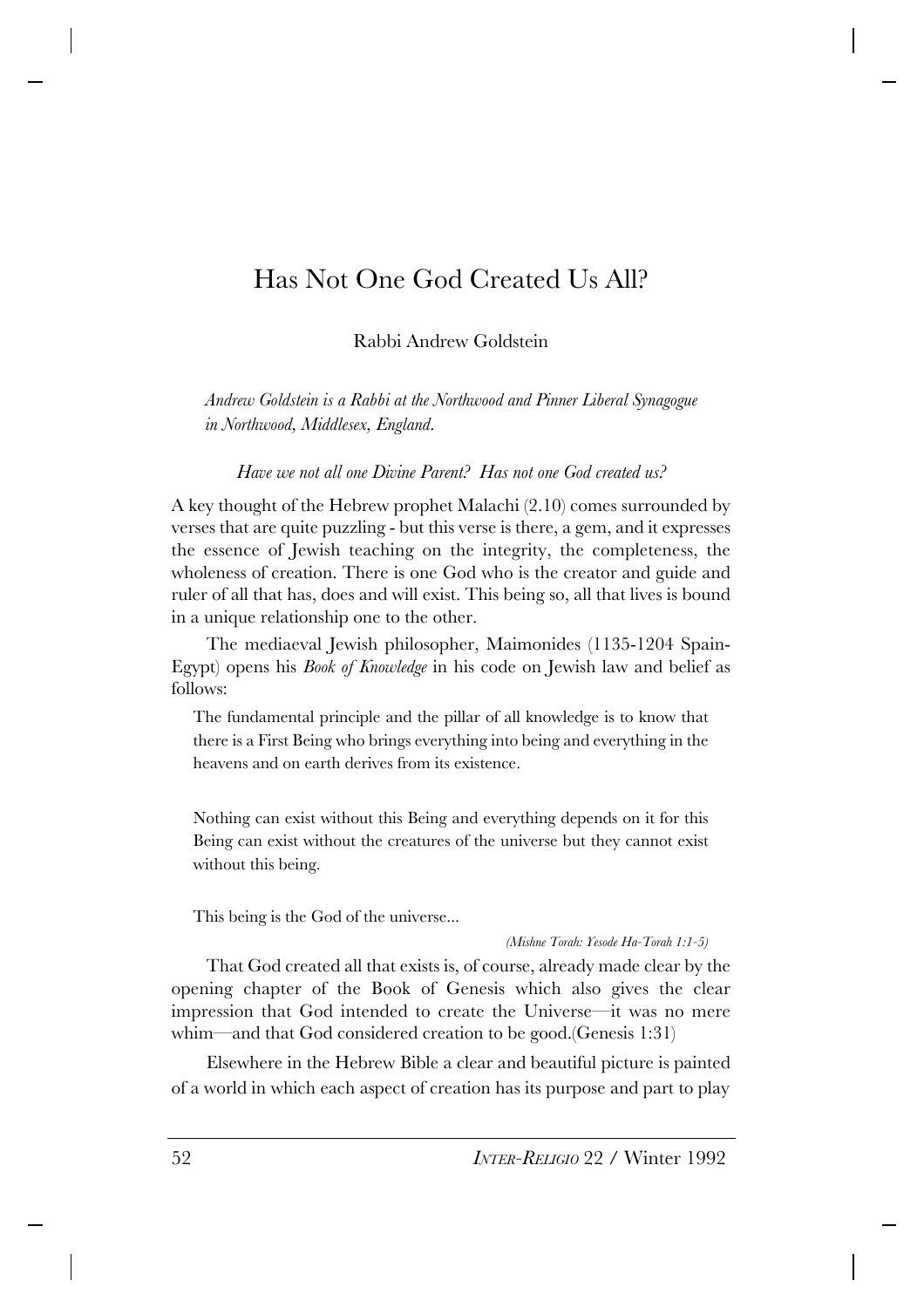and that they are deliberately inter-related, e.g. Psalm 104 (the whole Psalm, but especially verses 10 to 24).

You make the springs gush forth in torrents; they make their way between the hills, giving drink to all the wild beasts; the wild asses slake their thirst. The birds of the sky dwell beside them and sing among the foliage. You water the mountains from Your lofts; the earth is sated from the fruit of Your work. You make the grass grow for the cattle, and herbage for human labour that we may get food out of the earth wine that cheers the hearts of human being, oil that makes their faces shine, and bread that sustains their life.

The trees of the Lord drink their fill, the cedars of Lebanon, God's own planting, where birds make their nests; the stork has a home in the junipers. The high mountains are for the wild goats; the crags are a refuge for the rock-badgers.

God made the moon to mark the seasons; the sun knows when to set. You bring on darkness and it is night, when all the beasts of the forests stir. The lions roar for prey, seeking their food from God. When the sun rises,they come home and couch in their dens. Humans then go out to their work, to their labour until the evening.

How many are the things that you have made, O Lord.

We get the clear impression that the Psalmist believed that if any aspect of creation be tampered with, this would affect the whole. The Psalmist did not know our deep anxiety at the way we live in the modern world, unknowingly or knowingly, destroy part of God's creation and so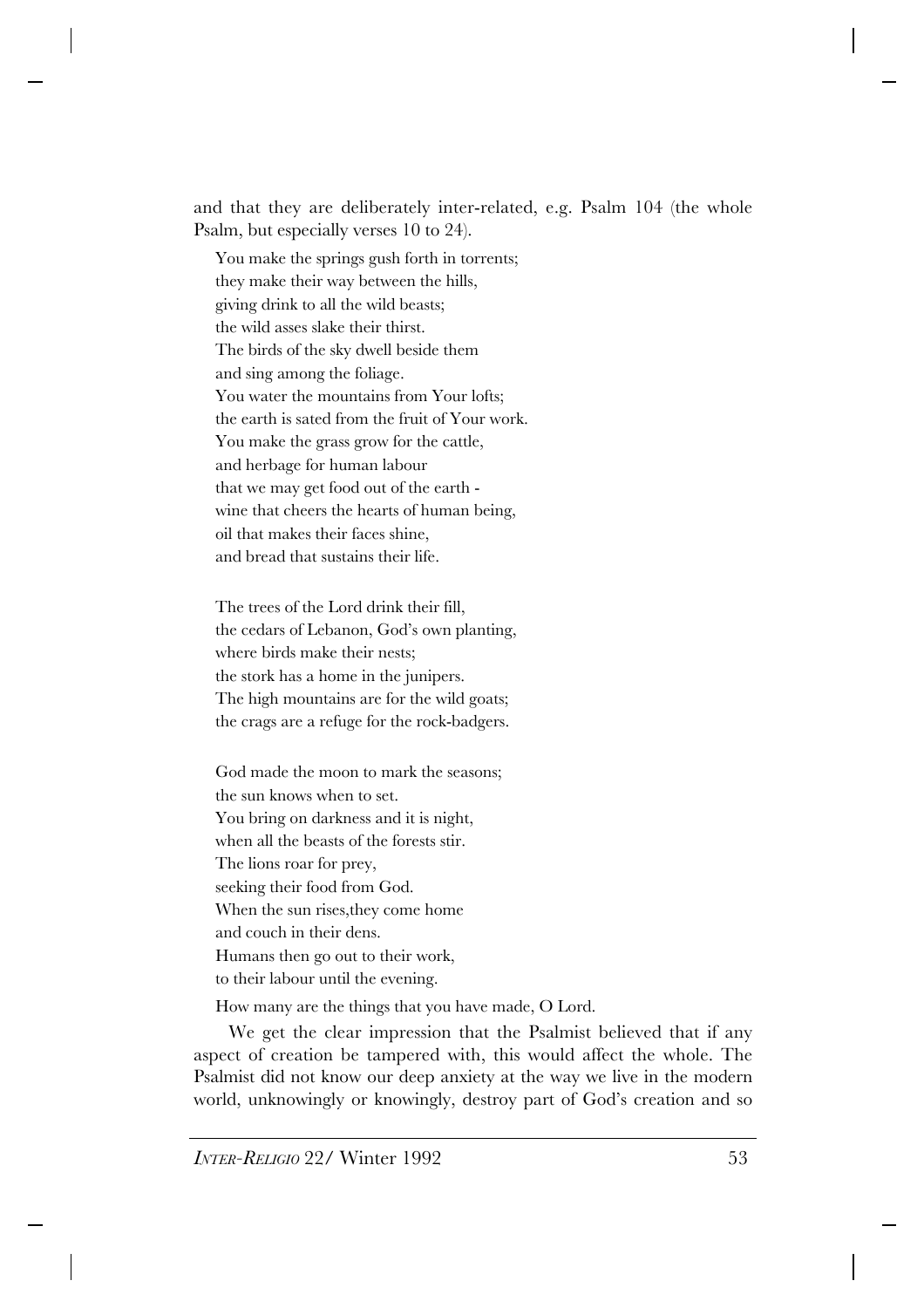already see the havoc this brings to other aspects of our environment.

We human being tend to see ourselves as the most important feature of God's creation. The Psalms, however, often picture the physical, inanimate features of creation as having life and the ability to give witness to God's glory: for example,

Let the heavens rejoice and earth exult; let the sea and all within it thunder, the fields and everything in them exult; then shall all the trees of the forest shout for joy. *(Psalm 96:11-12)* Let the sea and all within it thunder, the world and its inhabitants; let the rivers clap their hands, the mountains sing joyously together. *(Psalm 98:7-8)*

Does it take only a poet to view the beauty and majesty of rivers and mountains and to realize their integral part in God's good world?

The Bible does see a definite order in creation and sees human beings as the pinnacle of God's creative act. As such we have power over creation, but also great responsibility for it: e.g.. Genesis 1:28.

And God blessed them and said to them: "be fruitful and multiply and replenish the earth; subdue it and have dominion over the fish of the sea and over the fowl of the air, and over everything that creeps on the face of the earth."

A Rabbinic comment on this verse pictures God showing Adam and Eve around the Garden of Eden, showing them all of its beauty. Says God:

 "See how lovely and how worthy of praise are my works. They have been created for your sake. Take care not to spoil or destroy My world, for if you corrupt it, there will be no one to set it right after you."

*(Midrash Ecclesiastes Rabbah 7:13)*

Another Midrash (an early Rabbinic commentary) stresses the importance of all that God has created:

Even those things that you may hold superfluous in the world such as fleas, gnats and flies, even they are part of the creation of the world. God carries out His purpose through everything, even through a snake, even through a gnat, even through a frog.

*(Genesis Rabbah 107)*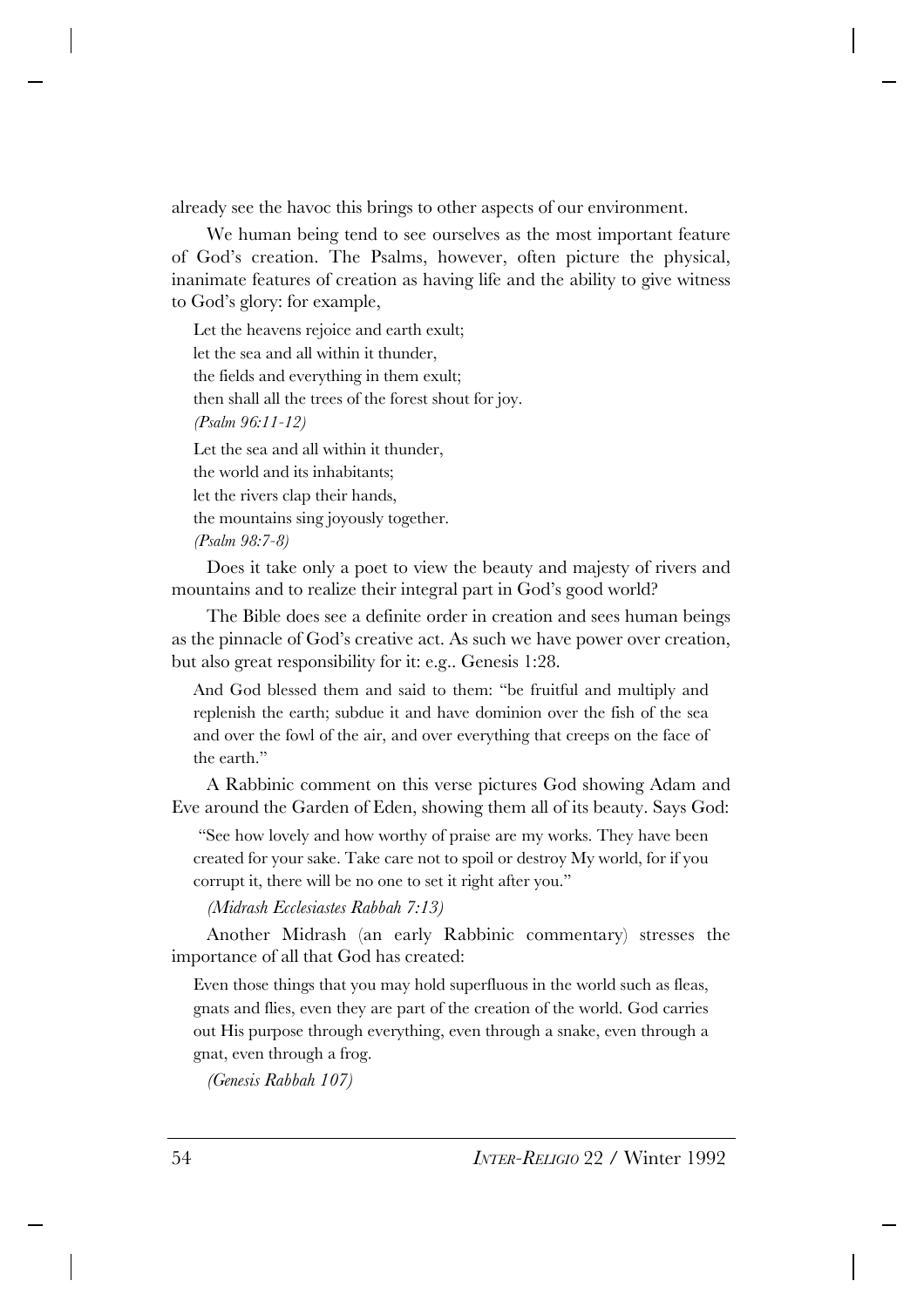Another charming Midrash sharply challenges modern world society that yearly allows the destruction of habitats and species:

Said the raven to Noah: "You hate me, for you did not choose to send a scout from the species of bird of which there were seven pairs in the Ark, but from a species of which there was only one pair. If the power of the sun or the power of the cold had overwhelmed me, would not the world be missing a species?"

#### *(Talmud Sanhedrin 108b)*

The Hebrew Bible believes that God's creation should be left as it is, and that we humans do not have the right to change it, for example:

"You shall not sow your vineyard with a second kind of seed, else the crop

— from the seed you have sown and the yield of the vineyard — may not be used."

#### *(Deuteronomy 22:9)*

Such laws against cross-breeding we might find difficult to accept today and much of the modern agricultural world is based on "improved species". And yet our concern grows about where our ability to tamper with nature's gene pool will lead.

There are many references in the Hebrew Bible and Rabbinic Literature that could be used to urge us to conserve our natural resources, not destroy our environment; but the point we have been trying to make here is that in Jewish eyes there is an integrity in creation, a wholeness that was intended by God and that we should seek to preserve.

Samson Raphael Hirsch (the Orthodox Jewish theologian: Germany 1808-1888) summed up the matter as follows:

"One glorious chain of love, of giving and receiving, unites all creatures; none is by or of itself, but all things exist in continual reciprocal activity - the one for the all: the all for the one".

As a postscript to this section, we offer a prayer by the Hasidic Rabbi Nahman of Bratslav (1772-1811) that beautifully expresses the belief that in the integrity of creation, human beings can, through prayer and meditation, find a way to their and its Creator:

Master of the Universe,

grant me the ability to be alone;

may it be my custom to go outdoors each day

among the trees and grass, among all growing things,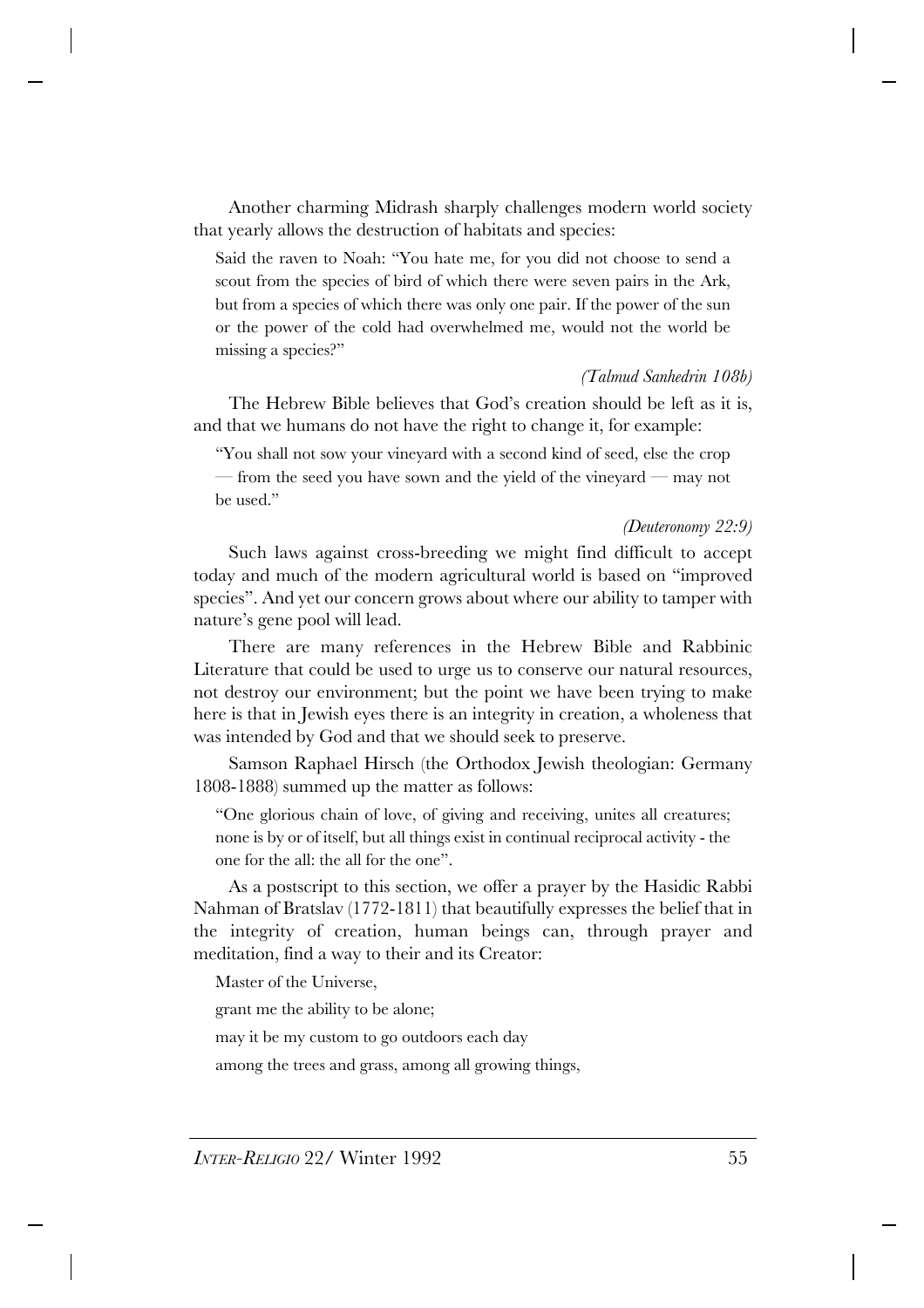and there may I be alone, and enter into prayer, to talk with the one that I belong to. May I express there everything in my heart, and may all the foliage of the field (all grasses trees and plants) may they all awake at my coming, to send the powers of their life into the words of my prayer so that my prayer and speech are made whole through the life and spirit of all growing things, which are made as one by their transcendent Source."

## *The Integrity of Creation in the affairs of human beings: "Has not one God created us all?"*

To change the focus from the whole spectrum of creation to the variety of human beings and peoples; Judaism from its earliest stages made clear that the one God is concerned with all peoples, and not just with the Jewish people.

When Abraham is told of the imminent destruction of the wicked cities of Sodom and Gommorah, he pleads with God that they be saved. He does not plead only to save his relatives, Lot and his family, but that it be unjust to destroy the city if there reside in it righteous people. It is unjust to punish the righteous with the wicked (Genesis 18:23-33). The potential righteous of Sodom and Gommorah were not Hebrews, yet still Abraham pleads for them and the assumption is that in God's eyes it would make no difference: Justice is justice,and this applies to all people, for all are the one God's creatures.

The prophet Amos declared God's equal concern for all peoples:

"Are you not as the children of the Ethiopian to Me, O Children of Israel?" Says the Eternal God. "Did I not bring up Israel from the land of Egypt. And the Philistines from Caphtor. And Aram from Kir?"

*(Amos 9:7)*

Two passages from Rabbinic literature illustrate the belief that all people are equal in God's eyes and that all are potentially precious to God. Individuals may look different, but inherently all human beings are God's children.

For this reason a single human being only was created at the time of Creation: to teach you that whoever destroys a single life, Scripture reckons it to him as though he had destroyed a whole world; and whoever saves a single life, Scripture reckons it to him as though he had saved a whole world.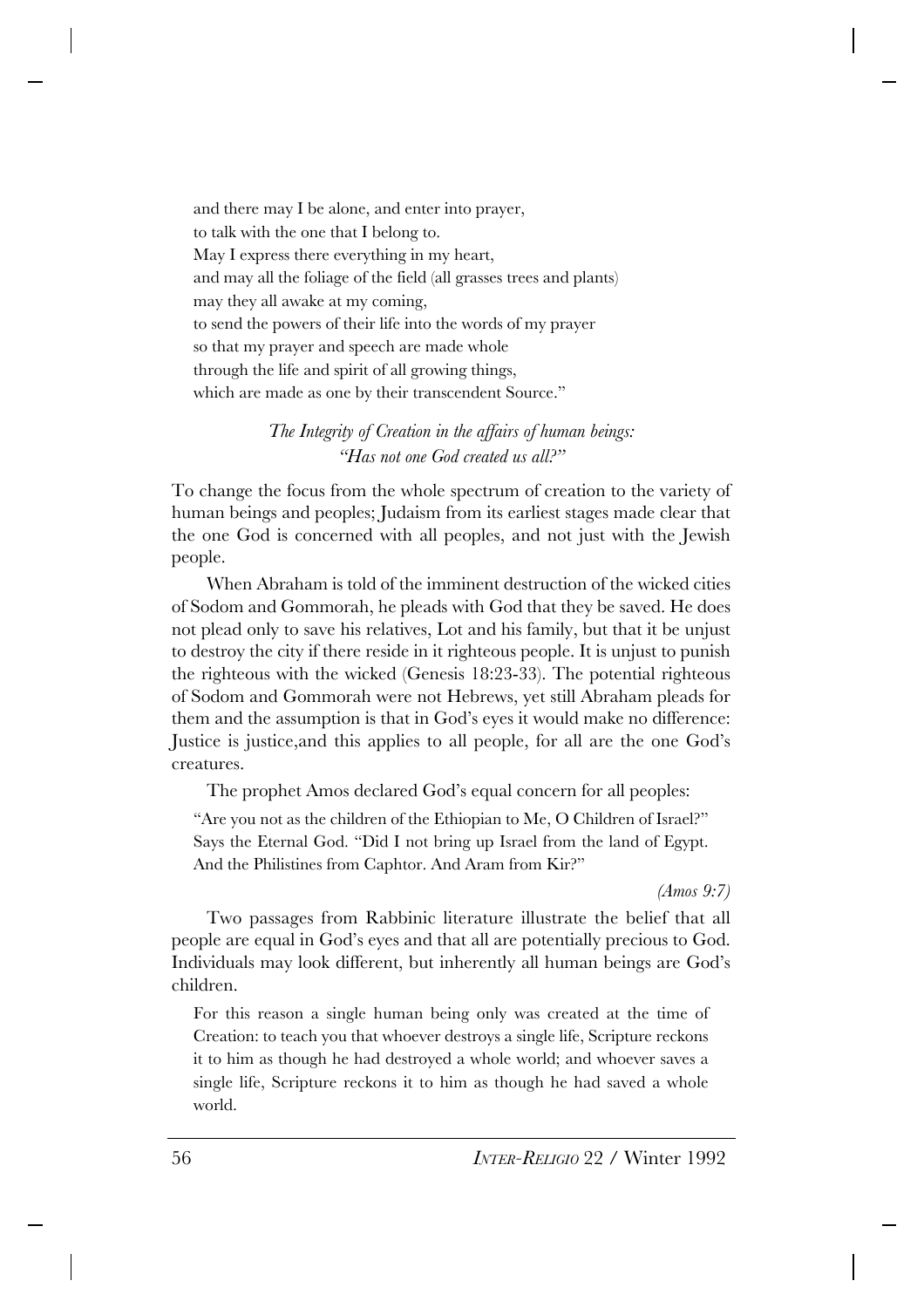Also for the sake of peace among human beings, so that one person should not say to another:"My ancestors were greater than your ancestors."

And also to proclaim the greatness of the Holy One. If a human being stamps several coins with the same die, they all resemble one another. But the Supreme Ruler, the Holy One, stamps all human beings with the die of the first human being; and yet not one of them resembles the other.

Therefore every human individual is obligated to say: "For my sake was the world created!"

*(Mishne Sanhedrin 4:5)*

And each human being has the same value in God's eyes and rank or position does not make one more precious than the other. A favourite saying of the Rabbis of Yavneh (1st Century C.E.) was:

I am God's creature and my neighbour is God's creature.

My work is in the city and his work is in the field.

I rise early to go to my work and he rises early to go to his work.

As he does not pride himself on his work, so I do not

pride myself on mine.

But should you think that I am doing more than he -

we have learned:

"Do more, do less, it matters not, so long as one's heart is turned to heaven."

*(Berachot 17a)*

A key passage is found in Midrashnic Literature:

What was Deborah's character that she should have judged Israel, and prophesied to them at a time when Phinehas son of Elazar was alive? I call heaven and earth to witness that whether it be Gentile or Israelite, man or woman, slave or handmaid, according to the deeds which he or she does, so will the Holy Spirit rest on him and her.

*(Tan.d.b.E1. p.48)*

Maimonides crystallises this universalistic view on the potential of all peoples:

The Pious of the Gentiles will have a share in the World to come.

*(Hilchot Teshuvah 3:5)*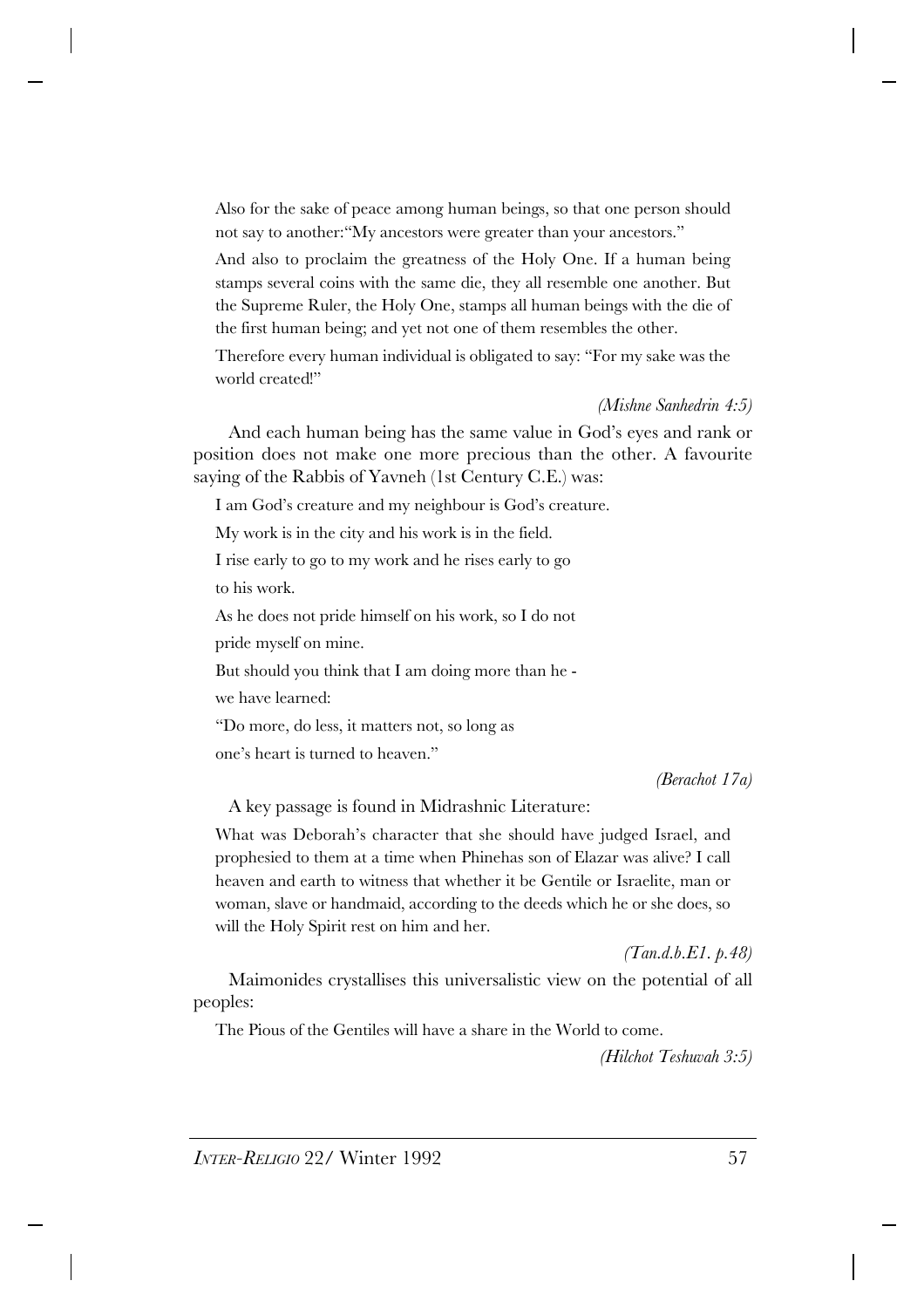### *Integrity of Creation: Relations Between Human Beings*

If one Divine Parent created all human beings, all are this one God's "children", then surely it is clear that in this God's eyes harmony within the human family is the ideal state. This is beautifully expressed in a prayer by Rabbi Nahman of Bratslav:

May the will come from You to annul wars and the shedding of blood from the universe, and to extend a peace, great and wondrous, in the universe. Nor again shall one people raise the sword against another and they shall learn war no more. But let all the residents of earth recognize and know the innermost truth: that we are not come into this world for quarrel and division, nor for hate and jealousy, contrariness and bloodshed; but we are come into this world You to recognize and know, may You be blessed forever.

*(Likkutey Tefillot)*

The one Hebrew word that most non-Jews know is *Shalom*. It is usually translated as *Peace* and does mean peace. But it signifies more than the mere absence of war. The root implies "wholeness, completeness" and so the ideal state in which the world, human societies, human souls should exist is with Shalom — with completeness, wholeness — another way of expressing the "integrity of creation".

#### *Last Words...A Covenant*

The second part of Malachi's statement with which we began provides a sharp retort to the first half.

Have we not all one Divine Parent

Has not one God created us?

Why [then] do you deal treacherously one against the other, by profaning the covenant of our Divine Parent?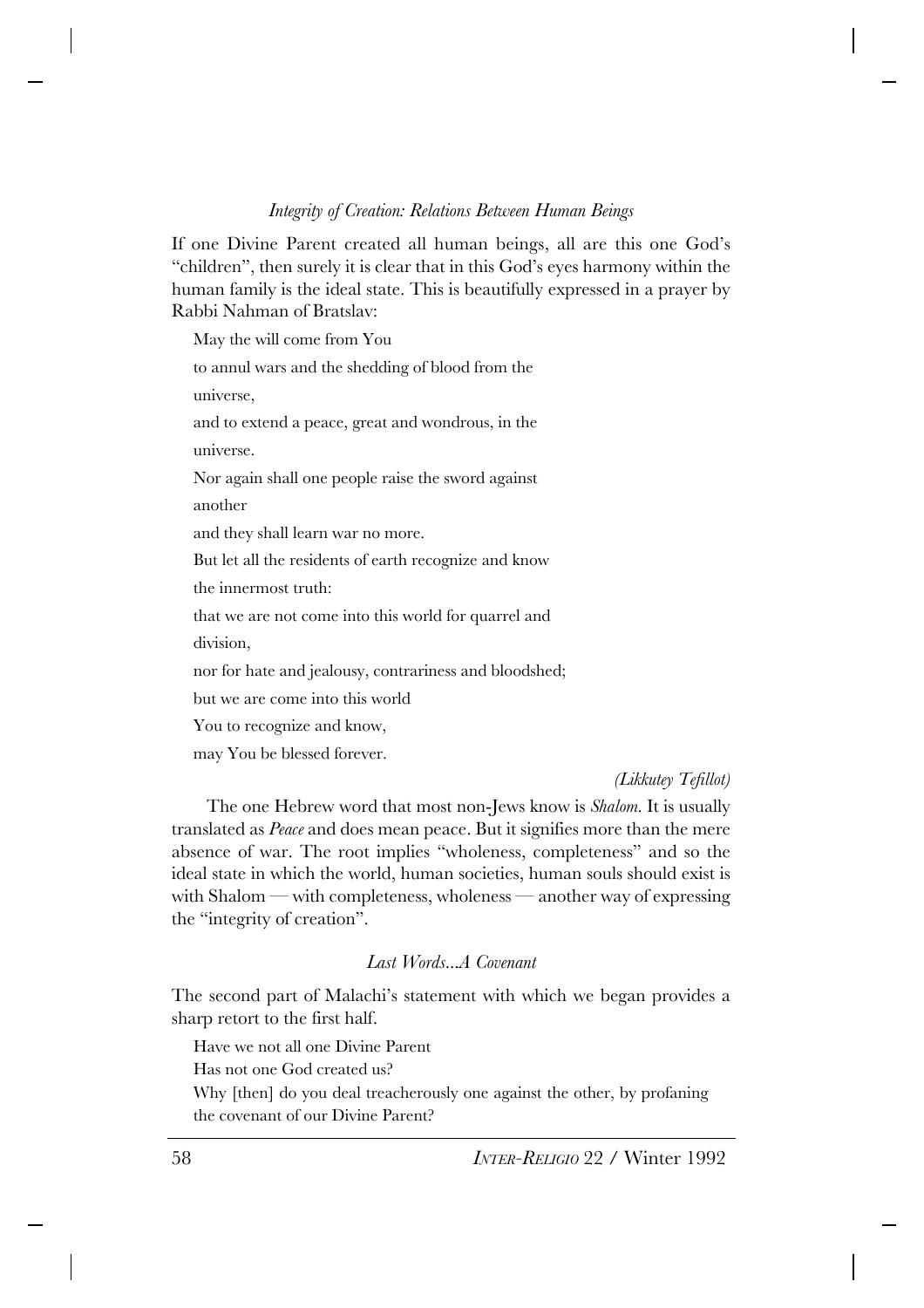What is this covenant? Jewish and Christian traditions know clearly what is the covenant they believe God has made with their people (with Abraham, with Moses at Sinai, through Jesus); but what of all humankind? If we speak on the One God, Creator of all that exists, then surely this God must make a covenant with all humanity? Surely the answer is found in the covenant God made with Noah after the flood.

"I now establish My covenant with you and your offspring to come, and with every living thing that is with you  $-$  birds, cattle, and every wild beast as well — all that have come out of the ark, every living thing on earth. I will maintain My covenant with you: never again shall all flesh be cut off by the waters of a flood, and never again shall there be a flood to destroy the earth."

God further said "This is the sign that I set for the covenant between Me and you, and every living creature with you, for all ages to come. I have set My bow in the clouds, and it shall serve as a sign of the covenant between Me and the earth. When I bring clouds over the earth, and the bow appears in the clouds, I will remember My covenant between Me and you and every living creature among all flesh, so that the waters shall never again become a flood to destroy all flesh. When the bow is in the clouds, I will see it and remember the everlasting covenant between God and all living creatures, all flesh that is on earth."

The early Rabbinic commentators looked at this passage and pondered on the details of the Covenant that God made with Noah. They knew of the Covenant made with the Jewish people through Moses and had carefully counted the *Mitzvot* (Commandments) incumbent on a Jew, and calculated that there were six hundred and thirteen Mitzvot. However, from a careful reading of the Noah cycle of stories, they concluded that there were seven basic laws that applied to all human beings and only if they were kept could society exist:

The establishment of a system of justice, prohibition of blasphemy, idolatry, sexual immorality or incest, murder, theft and devouring a limb of a living animal.

*(Talmud Sanhedrin 56a)*

How Jewish to try to define God's relationship with all human beings in terms of Mitzvot, and how essentially Jewish to believe that God's concern is for all peoples, Jews and Gentiles. How many societies and individuals do not even keep the seven basic "Noachite" laws!